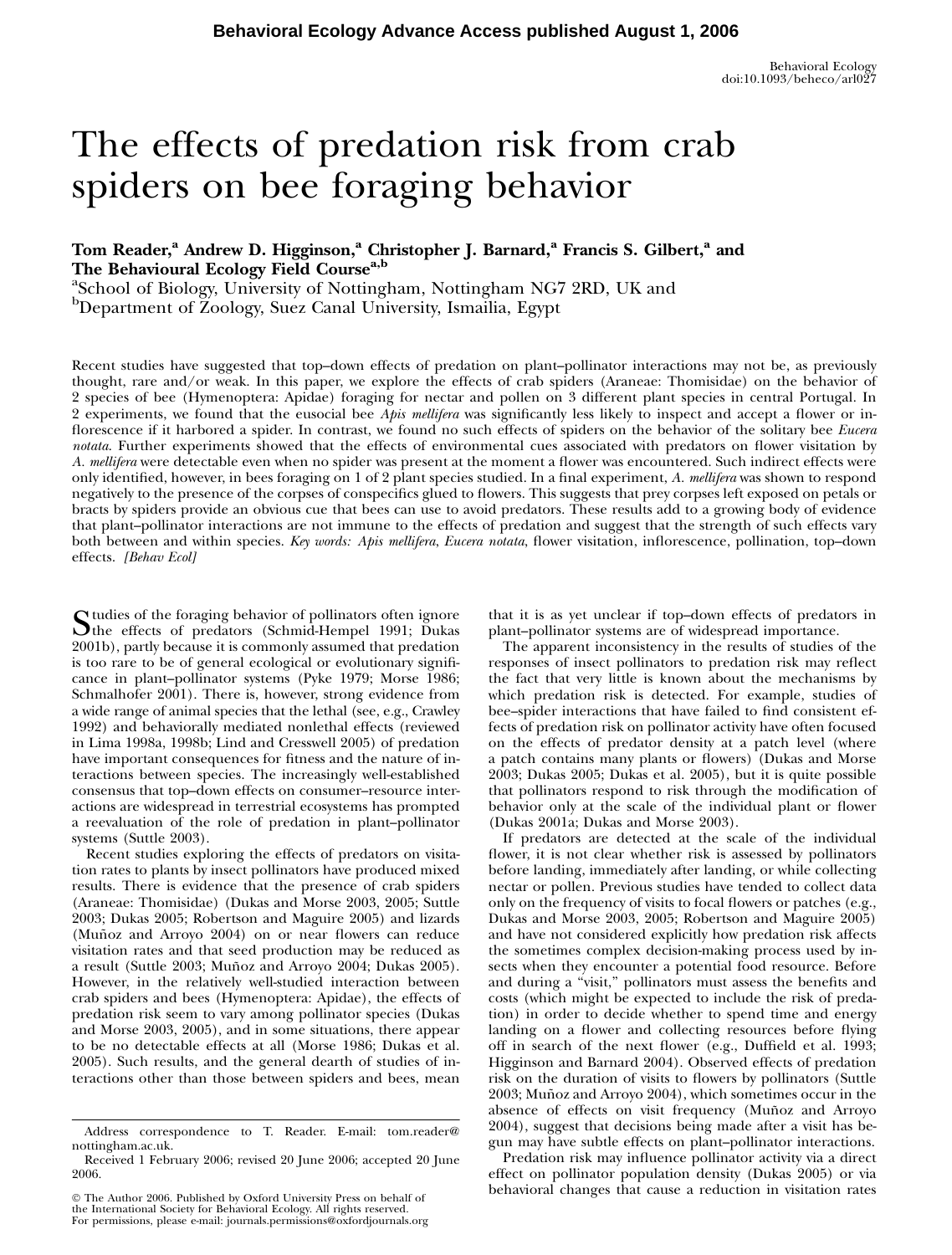(Dukas and Morse 2003; Muñoz and Arroyo 2004; Robertson and Maguire 2005). Pollinators may respond to direct visual cues indicating the presence of a predator on a flower (Robertson and Maguire 2005), but the role of nonvisual cues remains unclear. It is also possible that individuals with prior experience of failed attacks learn to associate a particular flower or patch with the presence of a predator (Dukas 2001a, 2001b; Dukas and Morse 2003) in the same way that they learn to associate environmental cues such as spider webs with predation risk (Craig 1994a, 1994b). Predators have evolved strategies to combat attempts by their prey to avoid risky flowers. For example, crab spiders evade detection by mimicking petal colors (e.g., Théry and Casas 2002) and even exploit preexisting preferences in pollinators for particular visual cues to attract potential victims (Heiling et al. 2003).

In this paper, we report results from a series of experiments and observations that explore the interaction between crab spiders and bees in 3 systems that had not been previously studied in this context. We had 3 main objectives: 1) to discover if spiders influenced plant–bee interactions at the scale of an individual flower/inflorescence, 2) to determine at what stage in a bee's decision-making process any effects of predation risk on bee behavior occurred, and 3) to determine whether bees could assess predation risk in the absence of direct visual (or other) cues from a spider.

# METHODS

### Study system

The effects of the presence of crab spiders (Araneae: Thomisidae), and of cues associated with the presence of spiders, on the foraging behavior of bees were investigated in a series of field observations and experiments. Data were collected describing the behavior of an introduced strain of honeybee that originates from Italy (Apis mellifera lingustica L.) and a solitary bee (Eucera notata L.) foraging on lavender (Lavandula stoechas L.), crimson spot rockrose (*Cistus ladanifer L.*), and sage-leaf rockrose (Cistus salvifolius L.). Observations and one experiment (Experiment 2) were conducted at the Quinta de São Pedro research station near Lisbon in Portugal (38°33'67"N, 009°11′34″W) in April 2004. Two experiments (Experiments 1 and 4) were conducted at the same field site in March 2005. One experiment (Experiment 3) was conducted in the nearby Paisagem Protegida da Arriba Fossil da Costa da Caparica in March 2005.

In all observations and experiments, the responses of bees when they encountered an individual flower of Cistus spp. or an inflorescence (group of flowers) of L. stoechas were recorded by an observer standing in close proximity  $(\sim 1 \text{ m})$ to the plant in question. A flower/inflorescence was assumed to have been encountered if a bee had flown to within 2 cm of it. Two distinct decision-making phases were then recognized for each bee. First, bees decided whether to ''inspect'' an encountered flower/inflorescence. On L. stoechas, where only A. mellifera visits were recorded, a bee was deemed to have made an inspection if it hovered next to an inflorescence for a few seconds (sometimes touching it with its forelegs) (Duffield et al. 1993). Such hovering behavior was easily distinguished from the alternative scenario, in which an encountered inflorescence was apparently ignored (see also Gonzalez et al. 1995; Higginson and Barnard 2004). Neither A. mellifera nor E. notata performed obvious inspections while hovering near flowers of *Cistus* spp. and, instead, often alighted on a flower for a few seconds before either leaving or commencing feeding. Thus, a flower of Cistus spp. was deemed to have been inspected when a bee alighted on it. The second decision made by a bee was whether to "accept" an inspected flower/

inflorescence or to reject it and fly away. A bee was deemed to have accepted a L. stoechas inflorescence if it alighted on it (after which feeding almost always commenced). A bee that had alighted on a flower of Cistus spp. was deemed to have accepted the flower if it began probing for nectar or collecting pollen.

Four species of crab spider were studied in total. In all experimental manipulations, the locally abundant species Synaema globosum Fabricius was used. When spiders were needed for manipulations, S. globosum individuals were collected from various plant species at the field sites. They were trapped and stored in Perspex tubes and handled using a small paintbrush. Three other species (Misumena vatia Clerck, Heriaeus hirtus Latreill, and Xysticus sp.) were present in small numbers  $($  <10% of crab spiders encountered) at our field sites. Because we did not distinguish between species when making observations, our nonexperimental data should therefore be taken as being representative of the particular community of crab spiders present at our field sites and not as being representative of any one particular spider species.

#### Effects of spider presence on bee behavior

One set of observations and one experiment were conducted to investigate the effects of the presence of spiders on flowers/inflorescences on bee foraging behavior. The observations made were of the behavior of A. mellifera toward L. stoechas inflorescences. Between 1000 and 1700 over a period of 6 days, bees foraging on a large patch of L. stoechas  $(>1000$  inflorescences) were selected opportunistically as they entered the patch and followed until they had encountered 5 inflorescences. Four observers, each of whom moved to a new, haphazardly chosen location around the periphery of the patch every 20 min, were employed to minimize observer bias affecting the identity of the bees and inflorescences being observed. Each time an inflorescence was encountered, the bee's decision and the presence or absence of a crab spider were recorded.

In Experiment 1, the responses of A. mellifera and E. notata to flowers in a patch of 15 C. ladanifer plants were recorded over 2 days. All flowers of Cistus spp. at our field site were renewed each day by the plant, with no flower remaining intact for more than about 8 h (petals typically dropped in the late afternoon). On any one day, approximately 70 flowers were open in the patch. A total of 16 crab spiders were collected and placed on randomly selected, newly opened C. ladanifer flowers at 1000 each morning. The behavior of bees toward these flowers, and toward 24 randomly chosen control flowers that did not harbor spiders, was then observed between 1100 and 1600 each day. Observations were not taken during the hottest part of the day (1230–1430) when pollinator activity was minimal. Observations of individual flowers ceased if the status of a flower (spider vs. control) changed owing to the departure or arrival of a spider. Although 32 spiders were placed on flowers over the 2 days, some spiders left the flowers on which they had been placed before observations could begin. In total, 20 flowers with spiders and 46 control flowers were observed over the 2 days.

## Effects of cues associated with spiders on bee behavior

Three experiments were conducted to test for effects of cues associated with the current or previous presence of spiders on flowers/inflorescences on bee behavior. Over the course of 3 days, Experiment 2 examined the behavior of A. mellifera when offered individual C. salvifolius flowers, some of which had previously been exposed to a crab spider. The day before they opened, 379 flowers on a large C. salvifolius bush were randomly assigned to 1 of 4 treatments: "bagged control,"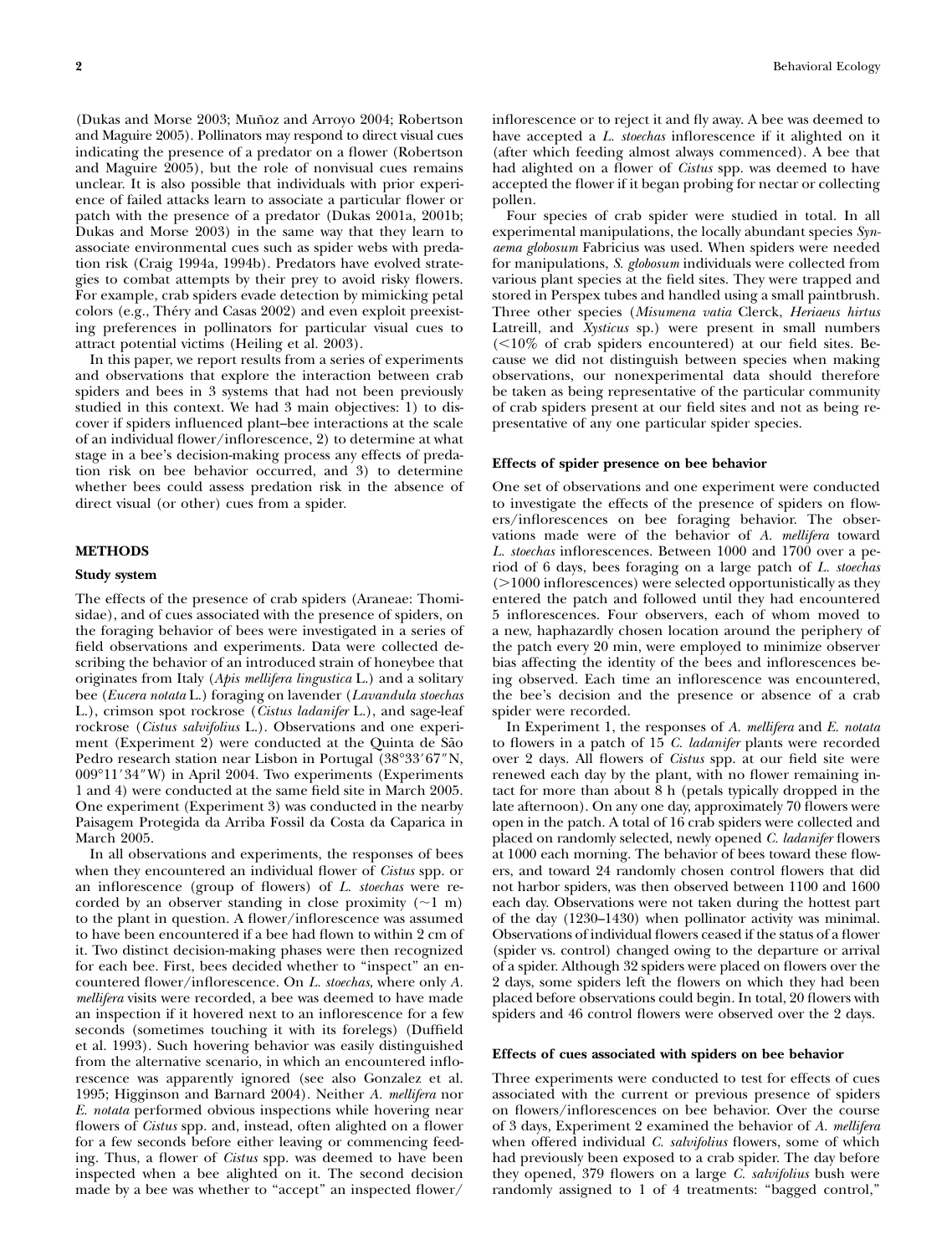''unbagged control,'' ''bagged treated,'' and ''unbagged treated.'' Treated flowers were each exposed to a crab spider immediately before being offered to a bee, whereas untreated flowers were not exposed to spiders. In order to expose a flower to a spider, a captive spider was transferred to the flower and allowed to walk around for 1 min before being removed. During this process, it was noted that silk was often produced by the spider and deposited on the flower. The night before they opened, bagged flowers were individually isolated in a muslin bag to prevent any foraging insects or crab spiders from visiting them before they were offered to a bee, whereas the unbagged flowers were left uncovered so that they could be visited freely in the hours before they were used in the experiment. We included this manipulation because preliminary studies and other published work on A. mellifera foraging behavior (e.g., Williams 1998) indicated that the probability of acceptance of a flower by a bee was likely to be influenced strongly by previous visits from other pollinators.

Between 1100 and 1600, flowers in each of the 4 treatments were cut from the bush in a random order and offered to opportunistically selected foraging bees. It was observed that bees foraging on C. salvifolius typically moved systematically from flower to flower on a bush, traveling a few centimeters at a time. Therefore, each cut flower was held with forceps within a few centimeters of a flower on which a bee was already feeding, in a position chosen to coincide with the anticipated flight path of the bee. If, having left its original flower, the bee encountered the offered flower (i.e., flew in the anticipated direction), its decision was recorded. If the bee left its original flower in a different direction from the offered flower, nothing was recorded. Each flower was discarded once a decision had been recorded.

Experiment 3 was carried out in an attempt to identify any indirect cues used by bees to identify flowers/inflorescences that have recently been visited by spiders. Specifically, we wanted to distinguish between the possible effects of olfactory cues (scent deposited by spiders) and visual cues (silk deposited by spiders). Inflorescences in a large patch of L. stoechas were randomly allocated to 1 of 3 treatments: "control," "spider," or "silk." The spider treatment was achieved by exposing each inflorescence to a crab spider (as in Experiment 2). For the silk treatment, silk was harvested by repeatedly making a spider "abseil" on a strand of silk from one end of a Perspex tube to the other (inverting the tube after each run). When approximately 20 strands had been generated, a paintbrush was used to collect the silk from the tube and transfer it on to the target inflorescence. The amount of silk transferred was chosen to be equal to the maximum amount deposited on inflorescences by spiders in the spider treatment. It should be noted that the silk may itself carry spider scent, but alternative treatments to exclude scent altogether were not feasible in our study system, and we considered our silk treatment to be the next best option. Control flowers were not manipulated. All decisions made by bees were recorded at a total of 79 experimental inflorescences observed between 0930 and 1700 for 5 days.

During preliminary observations of C. ladanifer and L. stoechas at our field site in 2004, it was noticed that the ''mummified'' corpses of prey (most commonly A. mellifera) killed by crab spiders were often attached by silk to conspicuous parts of flowers/inflorescences. Experiment 4 sought to investigate whether a corpse could serve as an indirect visual cue to the presence of a spider on a flower. Forty-one flowers in a patch of 27 C. ladanifer plants were randomly allocated to 1 of 2 treatments: "control" and "dead bee." On the morning of the experiment, before these flowers had opened, 22 A. mellifera were caught using a sweep net while foraging on various

species of plant nearby and placed in a freezer at  $-18$   $^{\circ} \mathrm{C}$ for 45 min until they were dead. For the dead bee treatment, corpses were attached using superglue to the center of arbitrarily selected petals on target flowers. Control flowers had glue added but no corpse. All decisions made by foraging A. mellifera and E. notata encountering experimental flowers were recorded between 1100 and 1600 (but not between 1230 and 1430) on 1 day.

# Observations of spider behavior

Observations of spider behavior on L. stoechas inflorescences were made with the aim of quantifying the risks taken by A. mellifera when foraging on inflorescences that harbored spiders. Observations of 60 inflorescences known to harbor spiders were carried out for 20-min periods between 1000 and 1700 over a period of 6 days. Four observers were employed, each of whom watched about 15 inflorescences at a time. When a bee encountered an inflorescence with a spider, the actions of the spider were categorized as follows: ''emerged''—the spider left its resting/hiding place (often among the sterile terminal bracts of the inflorescence), "attacked"—the spider made an attempt to capture the bee with its front legs, and ''killed''—the spider captured and killed a bee.

#### Statistical analysis

Bee decision data from experiments and observations were analyzed with appropriate generalized linear models (GLMs) or generalized linear mixed models (GLMMs) with binomial (inspect vs. ignore and accept vs. reject) error structures. Repeated measures models were employed for Experiments 1, 3, and 4, where multiple observations were made from each individual flower, inflorescence, or bee. All analyses were conducted in R 1.9.0 (The R Development Core Team 2004). Models were implemented following Crawley (2002).

#### **RESULTS**

#### Observations of spider behavior

On 39 occasions in 16 h of observations, A. mellifera was observed alighting on an inflorescence harboring a spider. On 30 (79%) of these occasions, the spider emerged from its resting/hiding place, and on 16 occasions (41%), an attack was attempted. Three successful attacks were observed, meaning that a bee alighting on an inflorescence harboring a spider had on average a 7.7% chance of being captured and killed.

#### Effects of spider presence on bee behavior

There was a significant effect of the presence of a spider on the behavior of A. mellifera observed foraging on L. stoechas inflorescences (Figure 1). Although there was no significant effect of spider presence on the decision to inspect an inflorescence (GLMM:  $F_{1,907} = 1.089, P = 0.297$ ), with the vast majority being inspected regardless, A. mellifera was only about half as likely to accept an inflorescence after inspection if it harbored a spider  $(F_{1,834} = 16.544, P \le 0.001)$ .

Apis mellifera also changed its behavior toward C. ladanifer flowers when they harbored spiders in Experiment 1 (Figure 2). Bees were less likely to inspect a flower (GLMM:  $F_{1,61} =$ 10.061,  $P = 0.002$ ) and inspected flowers were less likely to be accepted  $(F_{1,59} = 5.573, P = 0.022)$  in the presence of a spider. In contrast, E. notata was not significantly less likely to inspect or accept flowers with spiders (inspections:  $F_{1,51} =$ 1.345,  $P = 0.252$ ; acceptances:  $F_{1,47} = 1.420$ ,  $P = 0.239$ ).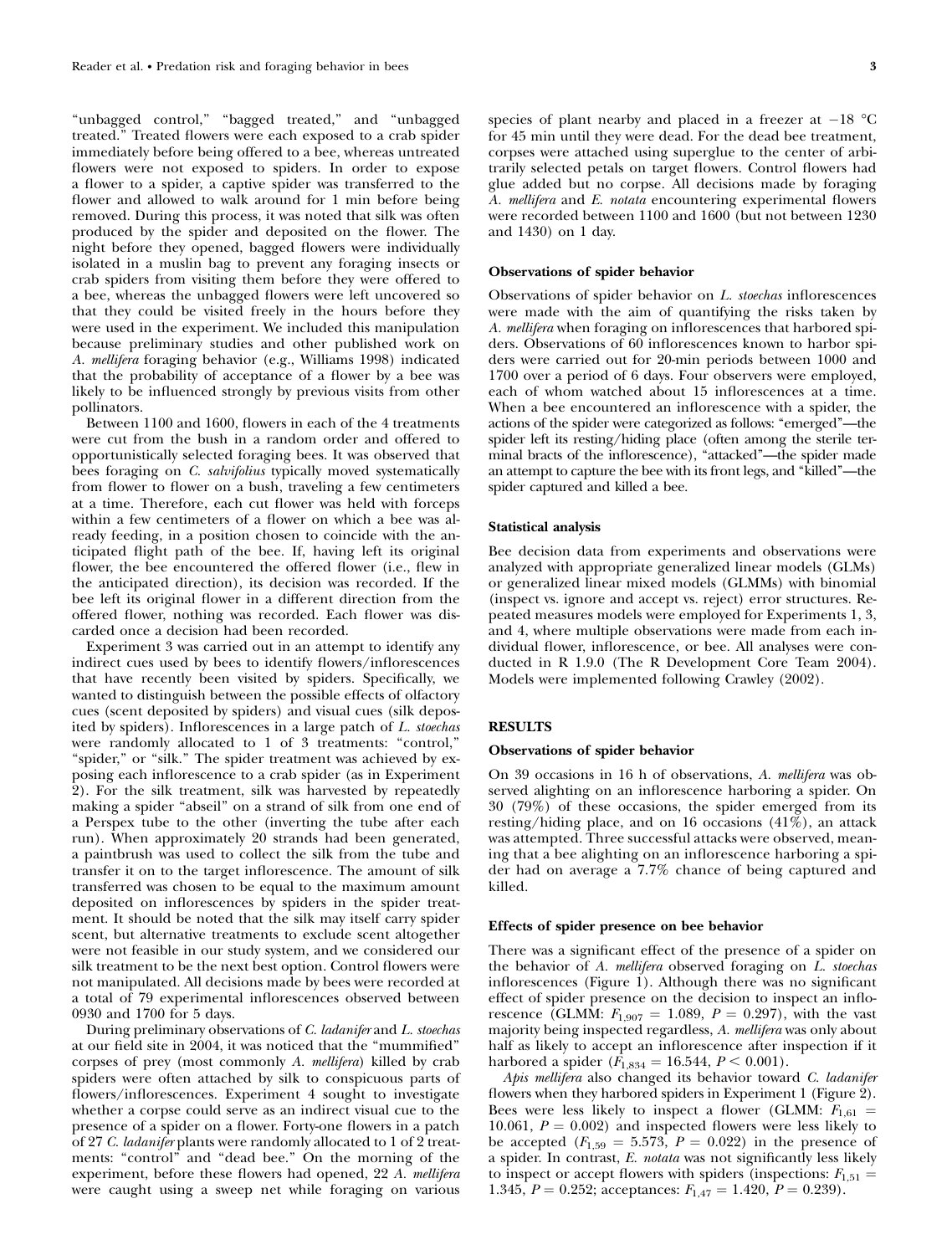

# Figure 1

Proportion of Lavandula stoechas inflorescences with and without naturally occurring crab spiders that were inspected and accepted by Apis mellifera. The number above each bar indicates the sample size. Error bars are 95% confidence intervals calculated using the binomial distribution.

# Effects of cues associated with spiders on bee behavior

The results of Experiment 2 suggested that A. mellifera could detect and respond to cues indicating the recent presence of a crab spider on a C. salvifolius flower, even if the spider was no longer on the flower (Figure 3). Overall, bees were significantly less likely to inspect a flower (GLM:  $F_{1,367} = 4.699, P = 0.030$ ), and less likely to accept a flower after inspection ( $F_{1,193}$  = 12.597,  $P \le 0.001$ ), if that flower had previously been exposed to a spider. Overall, bees were also significantly less likely to inspect ( $F_{1,368} = 7.809$ ,  $P = 0.005$ ) or accept ( $F_{1,194} = 8.876$ ,  $P = 0.003$ ) a flower if it had not been protected from other invertebrates by a muslin bag prior to opening, but there was no interaction between the effects of exposure to spiders and bagging (inspection:  $F_{1,366} = 0.481$ ,  $P = 0.488$ ; acceptance:  $F_{1,192} = 0.010, P = 0.920.$ 

In contrast to the findings from Experiment 2, the results from Experiment 3 suggested that the effect of spiders on A. mellifera foraging on L. stoechas did not extend beyond the



#### Figure 2

Proportion of C. ladanifer flowers with and without artificially added crab spiders that were inspected and accepted by Apis mellifera and Eucera notata. The number above each bar indicates the sample size. Error bars are 95% confidence intervals calculated using the binomial distribution.



#### Figure 3

Proportion of treated (previously exposed to a crab spider) and control Cistus salvifolius flowers that were inspected and accepted by Apis mellifera. Flowers were either bagged prior to opening to prevent visits by other pollinators and spiders or left unbagged. The number above each bar indicates the sample size. Error bars are 95% confidence intervals calculated using the binomial distribution.

time for which a spider was actually present on an inflorescence (Figure 4). Overall, compared with controls, the likelihood that a bee would inspect or accept a flower was slightly higher for flowers that had been treated with silk and slightly lower for flowers that had been exposed to spiders, but in neither case was the effect of treatment significant (GLMM for inspection:  $F_{1,65} = 0.894$ ,  $P = 0.414$ ; for acceptance:  $F_{1,63} =$ 0.409,  $P = 0.666$ .

There was a strong effect of the presence of the corpses of conspecifics on A. mellifera behavior when foraging on C. ladanifer in Experiment 4 (Figure 5). Overall probabilities of inspection (GLMM:  $F_{1,39} = 7.928, P = 0.008$ ) and acceptance  $(F_{1,37} = 27.874, P < 0.001)$  were much lower when flowers harbored corpses. In contrast, any effects of A. mellifera corpses on E. notata were weak and not significant (inspection:  $F_{1,28} = 0.577, P = 0.454;$  acceptance:  $F_{1,24} = 0.761, P = 0.392$ .



#### Figure 4

Proportion of Lavandula stoechas inflorescences in 3 experimental groups that were inspected and accepted by Apis mellifera. Inflorescences had crab spider silk added (silk), were exposed to a spider (spider), or were subjected to no manipulation (control). The number above each bar indicates the sample size. Error bars are 95% confidence intervals calculated using the binomial distribution.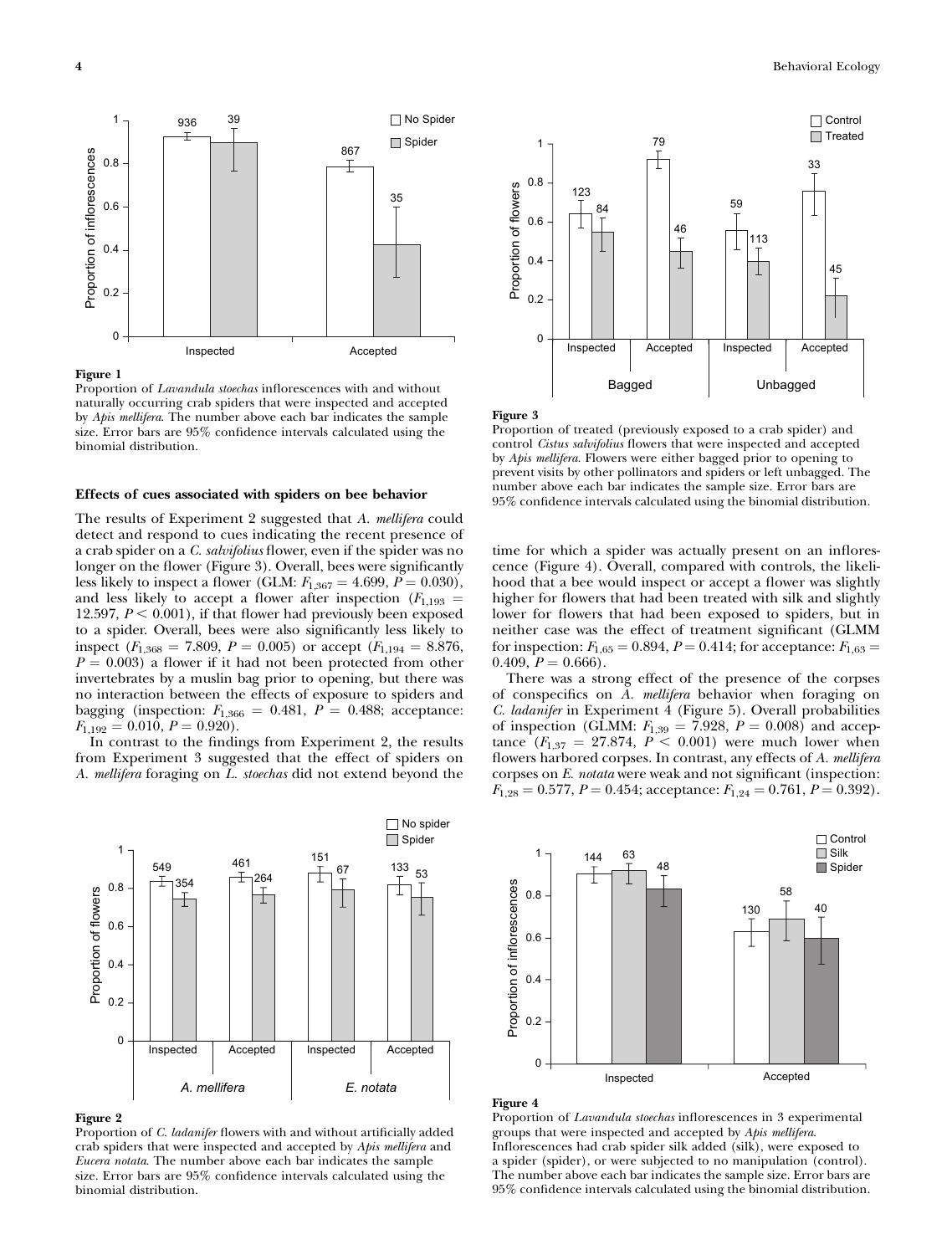

## Figure 5

Proportion of Cistus ladanifer flowers, with and without artificially added dead Apis mellifera, that were inspected and accepted by A. mellifera and Eucera notata. The number above each bar indicates the sample size. Error bars are 95% confidence intervals calculated using the binomial distribution.

# DISCUSSION

Our results add to a growing body of evidence that top–down effects have a significant influence on plant–pollinator interactions. In particular, predation risk from spiders appears to have widespread consequences for bee behavior (our results and Théry and Casas 2002; Dukas and Morse 2003, 2005; Heiling et al. 2003; Suttle 2003; Robertson and Maguire 2005) and population density (Dukas 2001b, 2005) and ultimately for plant reproduction and therefore fitness (Suttle 2003; Dukas 2005). It is clear, however, that the effects of predators on pollinators vary qualitatively and quantitatively between and even within pollinator species. For example, we found significant effects of predation risk in A. mellifera but not (where tested for) in E. *notata*, and our results suggested that although A. mellifera was about 50% less likely to accept L. stoechas inflorescences harboring spiders, it was only about 10% less likely to accept risky C. ladanifer flowers. Variations in sample sizes and experimental design are likely to influence observed effect sizes and significance, and we cannot rule out confounding effects in all our experiments. Nevertheless, the inter- and intraspecific differences in the effect of spiders on visitation probabilities appear to indicate variations across plant and pollinator species in the ease with which spiders can be detected or in the balance between the costs associated with predation risk and the benefits provided by nectar and pollen rewards. Such variations may help to explain inconsistencies observed in the results of other studies (e.g., Dukas and Morse 2003, 2005).

Levels of predation risk in some plant–pollinator systems appear to be so low that the impacts on pollinator population density, and the strength of selection pressure on pollinators to modify their behavior in order to reduce predation risk, are likely to be minimal (Pyke 1979; Morse 1986; Schmalhofer 2001). However, the level of risk faced by pollinators in our study system (if they do not modify their behavior to reduce risk) is relatively high. For example, if A. mellifera workers foraging on L. stoechas at our field site visit 1000 inflorescences at random each day (in fact they probably visit many more than this—Higginson 2005), and spiders occupy 0.1% of inflorescences (Higginson 2005), the mean probability of accepting an inflorescence is about 0.6 (see Results) and the

probability that a spider will launch a successful attack on a visiting bee is  $0.077$  (see Results); the probability  $(x)$  that a bee will be killed on any given day is given by

$$
x = 1 - [1 - (0.001 \times 0.6 \times 0.077)]^{1000} = 0.045.
$$

This figure is likely to be nontrivial from the point of view of colony fitness. Indeed, a model of A. mellifera behavior specific to our L. stoechas study system predicts that significant modifications to bee foraging decisions at a patch scale are likely at observed spider densities (Higginson and Gilbert 2004), and this prediction is supported by the results of field experiments (Higginson 2005).

Little is known about the exact nature of the mechanisms that generate top–down effects on plant–pollinator interactions. Our data support the suggestion that some bees can assess predation risk from spiders at the scale of the individual flower (Suttle 2003; Robertson and Maguire 2005) and suggest that (at least in the case of A. mellifera foraging on Cistus spp.) behavioral responses to that risk can be made both before and after a flower has been deemed worth visiting. Because the decision about whether to inspect a flower occurs before a bee has landed, our results also suggest that bees act on information about predation risk that is available both while in flight and while in contact with the flower. Thus, direct physical contact with a spider cannot alone explain the reluctance of A. mellifera to visit potentially risky Cistus flowers. Recent studies have shown that visual cues associated with crab spiders that are detected before a bee alights on a flower can have strong effects on visitation rates (Heiling and Herberstein 2004; Heiling et al. 2005). Interestingly, these effects are not always negative—spiders may attract bees to flowers, apparently by exploiting preexisting preferences of bees for particular color patterns (Heiling et al. 2003, 2005). Especially in the light of such findings, it seems likely that visual cues associated with predation play an important role in honeybee foraging behavior at our study sites.

It has been suggested that bees can avoid flowers harboring spiders if they have learned to associate such flowers with predation risk as a result of previous failed attacks by spiders (Dukas 2001b; Dukas and Morse 2003). There are examples in the literature of bees learning to associate environmental cues with predation risk and modifying their behavior as a result (e.g., Craig 1994b). In a laboratory study, A. mellifera workers learned to avoid artificial feeders at which they had previously experienced a simulated predator attack (Dukas 2001a). With the results from Experiment 2, however, we can rule out an effect of learning that is flower specific because treatments were applied at random to newly opened flowers that were then discarded. The bees that we observed avoiding potentially dangerous flowers in this experiment must have been responding on the basis of environmental cues that indicated predation risk. The response to these cues may be ''hardwired'' or learned through experience of attacks in the presence of similar cues, but they do not appear to be specific to individual flowers.

Because A. mellifera was less likely to inspect and accept a C. salvifolius flower that had been exposed briefly to a spider prior to the bee's arrival, we can conclude that the environmental cues used when the decision to avoid a flower is made must include some that are not related to the current presence of a spider. It is possible that spiders are detectable by their scent. Previous studies have shown that visitation rates in A. mellifera are strongly influenced by scent cues deposited by the sometimes distantly related species with which it competes (e.g., Cameron 1981; Stout and Goulson 2001; Reader et al. 2005). However, from the results of Experiment 3 alone, it is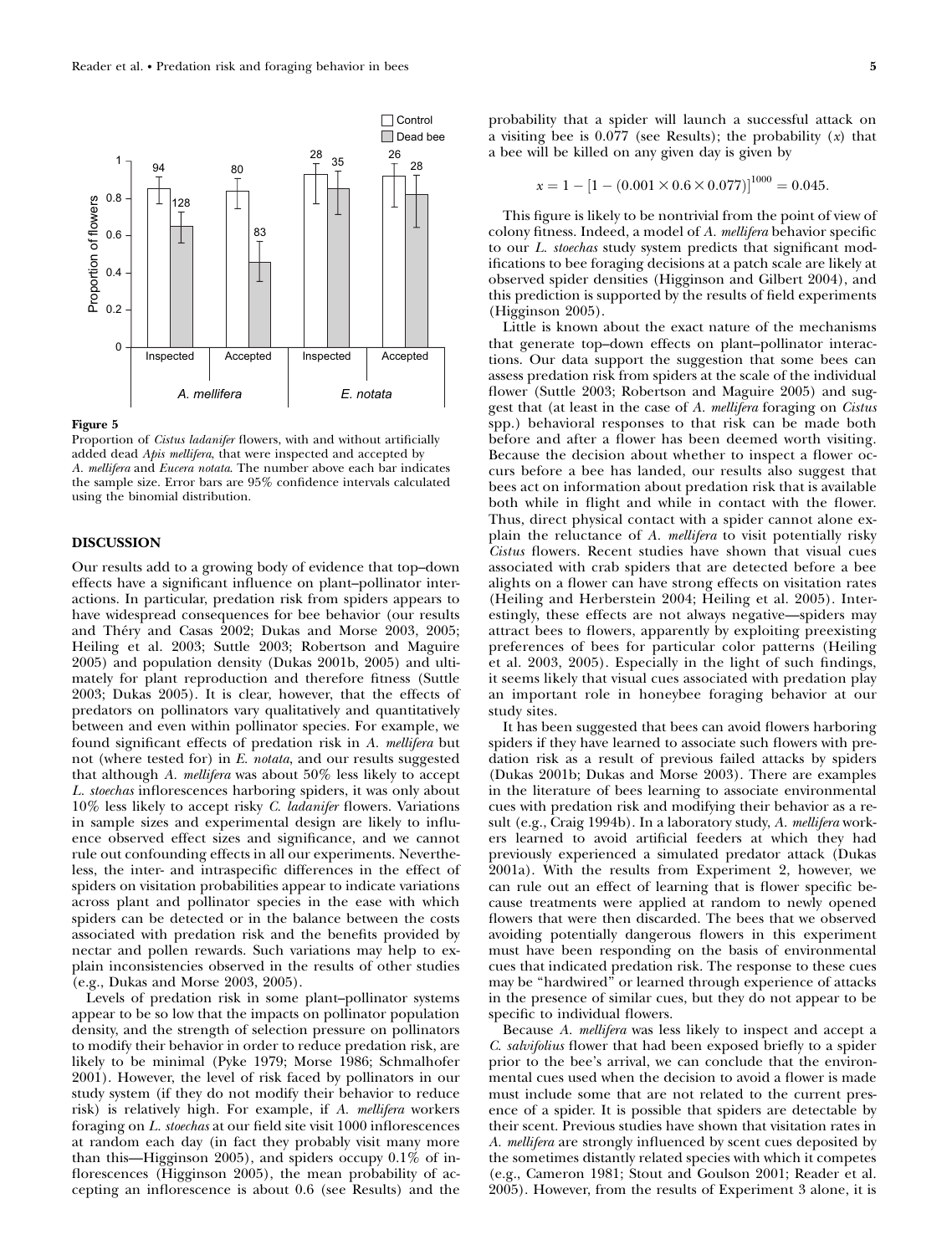Although they do not spin webs (Roberts 1995), crab spiders hunting on flowers use silk, and on several occasions when an attempted attack was observed during this study, it was only the presence of a silk tether that prevented spiders being carried away from flowers by their much larger prey. Because any flower or inflorescence inhabited by a spider therefore has strands of silk deposited on it and because A. mellifera is known to be able to see and avoid spider silk (Craig 1994a), bees may have avoided flowers in Experiment 3 because they associated the presence of silk with an elevated predation risk. Interestingly, however, the behavior of A. mellifera toward inflorescences of L. stoechas that had previously been exposed to spiders and silk in Experiment 4 was not consistent with that observed when bees were foraging on C. salvifolius (there was in fact no effect of treatment on inspection or acceptance rates). Thus, the exact identity of the cues used by A. mellifera to assess predation risk in our study systems remains unclear.

Spiders hunting on L. stoechas and C. ladanifer that had successfully captured a bee often left their mummified victims attached to petals or bracts with silk and in full view of other foraging pollinators. We do not know whether prey were attached deliberately by spiders or if they simply became accidentally entangled in spider silk. The storage of immobilized prey may be necessary for the spider while it waits for its digestive enzymes to act (Roberts 1995), but research on the effects of prey dehydration on crab spider feeding behavior makes this seem unlikely (Pollard 1989). Whatever the reason for its retention on a flower, a bee corpse provides an obvious visual and olfactory indicator of the predation risk associated with a flower harboring a spider. Results from Experiment 4 show clearly that such an indicator can influence bee decision making, at least in conspecifics. These findings support those of a laboratory study that showed that the presence of A. mellifera corpses led to reduced visitation rates to artificial flowers (Dukas 2001a).

Our results underline the degree of variation present in the strength of top–down effects on plant–pollinator interactions, even within individual study systems. One generalization it is possible to make about such effects is that (where they exist) they are negative, with both pollinators (e.g., this study) and plants (Suttle 2003; Muñoz and Arroyo 2004; Dukas 2005) having reduced survival or fitness in the presence of predators. Thus, although plants may have evolved mechanisms to facilitate predation and parasitism of herbivores (De Moraes et al. 1998; Ode 2006), it is likely that both plants and pollinators are under selective pressure to minimize the effectiveness of natural enemies such as crab spiders. This study and others have shown how pollinator behavior may be adapted as a result of this selective pressure, but we know almost nothing about the extent to which predation of pollinators shapes the evolution of plant strategies. Given the general level of interest in trophic cascades mediated by top–down effects in terrestrial systems (Schmitz et al. 2000; Halaj and Wise 2001), this is an obvious target for future research in pollination ecology.

We are grateful to the administrator of the Portuguese field station, Armin Pircher, and his assistant Ben Bödeker. Samy Zalat and Nour Sherif of the Department of Zoology, Suez Canal University, provided valuable practical and intellectual assistance. Thanks also to Bob Liddle and Simon Clifford for logistical and technical support and to the Portuguese Instituto da Conservação da Natureza for allowing us to work in the Paisagem Protegida da Arriba Fossil da Costa da Caparica. Contributions came from the following students from the School of Biology, University of Nottingham, UK, and Department of Zoology, Suez Canal University, Egypt (the latter indicated by  $\dagger$ )—2004: Gehan

Ahmed<sup>†</sup>, Heather Ball, Hossam Abd El-Meniem<sup>†</sup>, Danny Gupta, Suzanne Marsh, Michael Olivey, Simon Patrick, Job de Roij, Mohammed Samir†, Susannah Tabernacle, and Lola Webber; 2005: Ali Ahmed<sup>+</sup>, David Bell, Patrick Brading, Michael Groombridge, Robin Held, Michael Hogan, Timothy Hole, Tomos Hollis, Sarah Mohamed†, Kate Plummer, Daniel Scolari, and Sarah Thompson.

# **REFERENCES**

- Cameron SA. 1981. Chemical signals in bumble bee foraging. Behav Ecol Sociobiol 9:257–60.
- Craig CL. 1994a. Limits to learning: effects of predator pattern and colour on perception and avoidance-learning by prey. Anim Behav 47:1087–99.
- Craig CL. 1994b. Predator foraging behavior in response to perception and learning by its prey: interactions between orb-spinning spiders and stingless bees. Behav Ecol Sociobiol 35:45–52.
- Crawley JM. 1992. Natural enemies: the population biology of predators, parasites and diseases. London: Blackwell Scientific.
- Crawley MJ. 2002. Statistical computing. An introduction to data analysis using S-Plus. Chichester, UK: Wiley.
- De Moraes CM, Lewis WJ, Pare PW, Alborn HT, Tumlinson JH. 1998. Herbivore-infested plants selectively attract parasitoids. Nature 393:570–3.
- Duffield GE, Gibson RC, Gilhooly PM, Hesse AJ, Inkley CR, Gilbert FS, Barnard CJ. 1993. Choice of flowers by foraging honey bees (Apis mellifera): possible morphological cues. Ecol Entomol 18: 191–7.
- Dukas R. 2001a. Effects of perceived danger on flower choice by bees. Ecol Lett 4:327–33.
- Dukas R. 2001b. Effects of predation risk on pollinators and plants. In: Chittka L, Thompson JD, editors. Cognitive ecology of pollination. Cambridge, UK: Cambridge University Press. p 214–36.
- Dukas R. 2005. Bumble bee predators reduce pollinator density and plant fitness. Ecology 86:1401–6.
- Dukas R, Morse DH. 2003. Crab spiders affect flower visitation by bees. Oikos 101:157–63.
- Dukas R, Morse DH. 2005. Crab spiders show mixed effects on flowervisiting bees and no effect on plant fitness components. Ecoscience 12:244–7.
- Dukas R, Morse DH, Myles S. 2005. Experience levels of individuals in natural bee populations and their ecological implications. Can J Zool 83:492–7.
- Gonzalez A, Rowe CL, Weeks PJ, Whittle D, Gilbert FS, Barnard CJ. 1995. Flower choice by honey bees (Apis mellifera L.): sex-phase of flowers and preferences among nectar and pollen foragers. Oecologia 101:258–64.
- Halaj J, Wise DH. 2001. Terrestrial trophic cascades: how much do they trickle? Am Nat 157:262–81.
- Heiling AM, Chittka L, Cheng K, Herberstein ME. 2005. Colouration in crab spiders: substrate choice and prey attraction. J Exp Biol 208:1785–92.
- Heiling AM, Herberstein ME. 2004. Predator-prey coevolution: Australian native bees avoid their spider predators. Proc R Soc Lond B Biol Sci 271:S196–8.
- Heiling AM, Herberstein ME, Chittka L. 2003. Crab-spiders manipulate flower signals. Nature 421:334.
- Higginson AD. 2005. Effects of wing damage on the behaviour of the honeybee Apis mellifera [PhD dissertation]. Nottingham, UK: University of Nottingham.
- Higginson AD, Barnard CJ. 2004. Accumulating wing damage affects foraging decisions in honeybees (Apis mellifera L.). Ecol Entomol 29:52–9.
- Higginson AD, Gilbert F. 2004. Paying for nectar with wingbeats: a new model of honeybee foraging. Proc R Soc Lond B Biol Sci 271: 2585–603.
- Lima SL. 1998a. Nonlethal effects in the ecology of predator-prey interactions. Bioscience 48:25–35.
- Lima SL. 1998b. Stress and decision making under the risk of predation: recent developments from behavioural, reproductive, and ecological perspectives. Adv Study Behav 27:215–90.
- Lind J, Cresswell W. 2005. Determining the fitness consequences of antipredation behavior. Behav Ecol 16:945–56.
- Morse DH. 1986. Predatory risk to insects foraging at flowers. Oikos  $46.993 - 8$